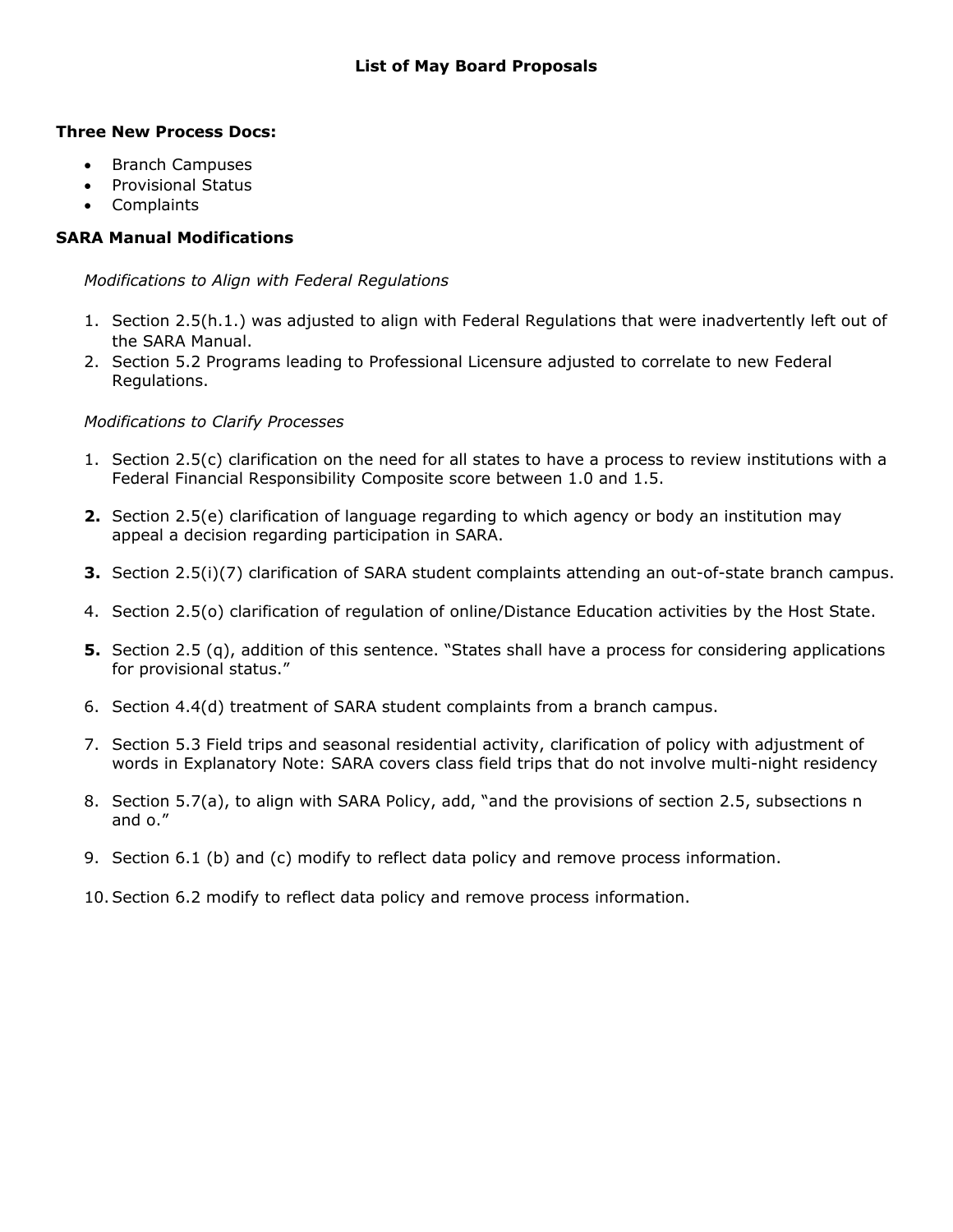

**National Council for State Authorization Reciprocity Agreements** 

A voluntary, regional approach to state oversight of distance education

# **Provisional Status Processes**

Provisional admission or renewal of an Institution

A SARA State Portal Entity (SPE), may consider the following reasons to place an institution on Provisional Status (*SARA Manual* Section 3.2):

- 1. The Institution is on provisional or probationary status or the equivalent with its institutional Accrediting Agency;
- 2. The Institution is currently required by the U.S. Department of Education to post a letter of credit or is under a cash management agreement with the U.S. Department of Education (Such institutions must also have a Federal Financial Responsibility Composite Score of 1.0 or above);
- 3. The Institution has a Federal Financial Responsibility Composite Score between 1.0 and 1.5;
- 4. The Institution is the subject of a publicly announced investigation by a government agency, and the investigation is related to the institution's academic quality, financial stability or student consumer protection;
- 5. The Institution is the subject of a current investigation by its Home State related to the Institution's academic quality, financial stability or student consumer protection;
- 6. A third-party action such as a private lawsuit or news story does not by itself establish a government investigation. Lawsuits by government entities are considered to have resulted from a governmental investigation and can be the basis of a determination of Provisional Status.
- 7. Lack of compliance with SARA policies related to data reporting.
- 8. The Institution has a change of ownership as determined by the Home State.

If the institution is placed on Provisional Status, the SARA State Portal Entity (SPE) shall notify their Regional Compact and NC-SARA of their admission or renewal of an Institution on Provisional Status. SPEs notify Compacts and NC-SARA by completing the NC-SARA Institution Provisional Participation Form (AF3) Administrative Form.

NC-SARA will provide indication of the institution's Provisional Status on the NC-SARA website.

An Institution admitted to or renewed for SARA participation on Provisional Status is subject to such additional oversight measures as the Home State considers necessary for purposes of ensuring SARA requirements are met regarding program quality, financial stability and consumer protection including limits on its distance learning enrollments if deemed necessary and appropriate by the Home State. The Home State SARA Portal Entity shall report to its regional SARA steering committee and NC-SARA at least once a year on the status of any Institution(s) admitted or renewed on Provisional Status.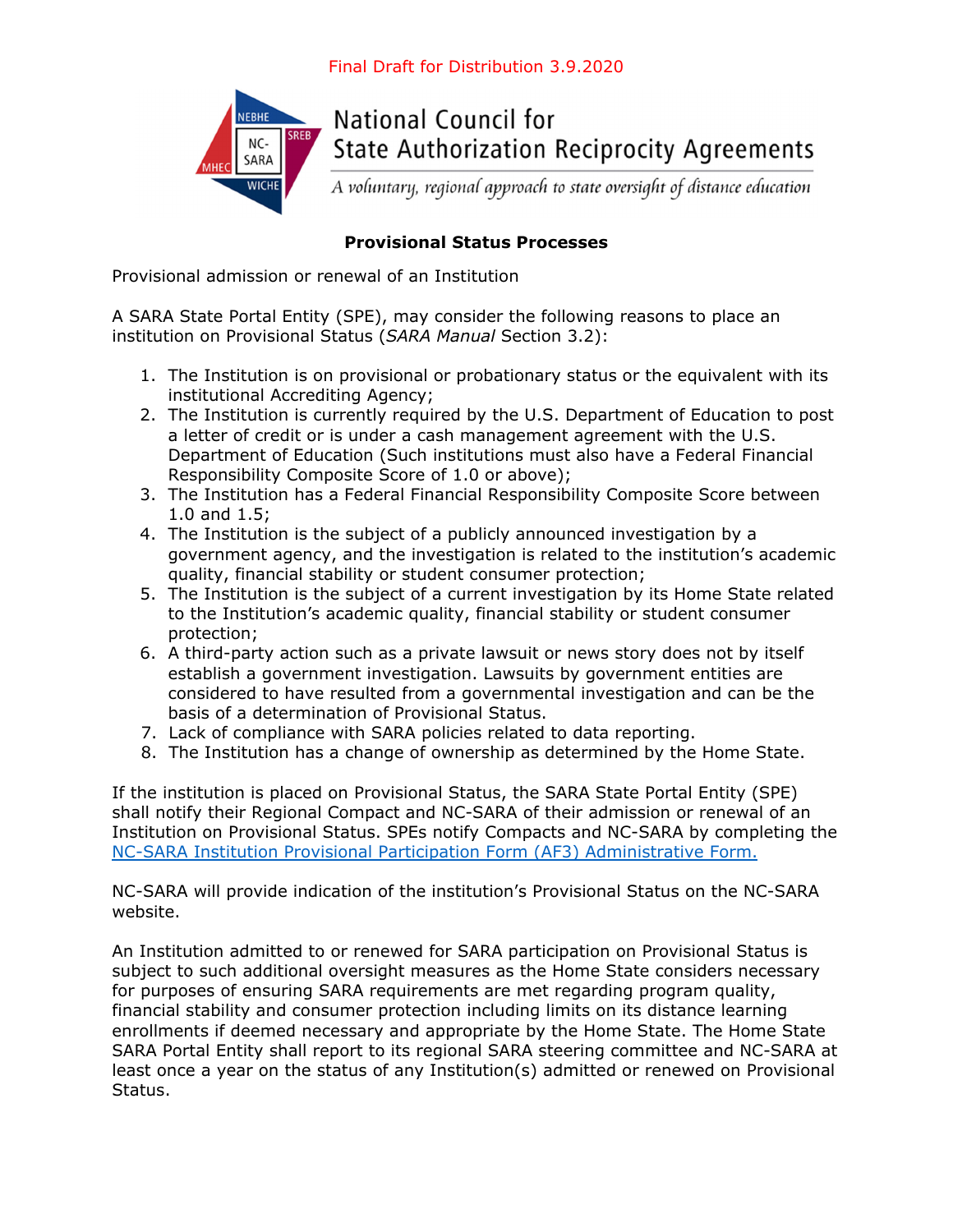

**National Council for State Authorization Reciprocity Agreements** 

A voluntary, regional approach to state oversight of distance education

# **Branch Campus Processes**

"Branch Campus" means: a campus or site of an educational institution that is not temporary, is located in a community beyond a reasonable commuting distance from its parent institution, and offers full programs of study, not just courses. (Integrated Postsecondary Education Data System (IPEDS)). For SARA purposes, a Branch Campus that operates under the accreditation of a Main Campus is not considered a separate Institution for purposes of SARA (*SARA Manual* section 3.1(h)(2)).

This process document provides important clarification regarding recognition of the Home State as the entity authorized to make a determination about inclusion of an additional campus as a branch. It also provides a simplified framework for making a branch campus determination.

# *Branch Campus Determination:*

*1. Does the Home State recognize it as a branch?* 

*2. Does the accreditor recognize it as a branch?* 

*If yes to both, it is a branch campus for the purposes of SARA. If it is not considered a branch by both the Institution's Home State and its accreditor, it is not a branch for SARA purposes.* 

# **Branch Campus & Student Complaints**

The complaint process for students enrolled in a branch campus is as follows: A student enrolled in a branch campus may complain to the SARA State Portal Entity where the branch campus is located or to the institution's Home State Portal Entity. The SARA State Portal Entity receiving the complaint shall inform the institution's Home State Portal Entity and other affected SARA State Portal Entities of the complaint.

The Home State SARA State Portal Entity is ultimately responsible to determine the disposition of a complaint against a branch campus of any of its SARA participant institutions.

NC-SARA has revised its branch campus complaint process to make it easier for students taking a course or a program at a branch campus to voice complaints to the State Portal Entity of their choice, either to the Home State Portal Entity or the State Portal Entity in the branch campus state. This will give the student an additional option, help avoid confusion when she may be enrolled at the branch campus and not the main campus, while still ensuring that the final determination is made by the Home State SARA State Portal Entity.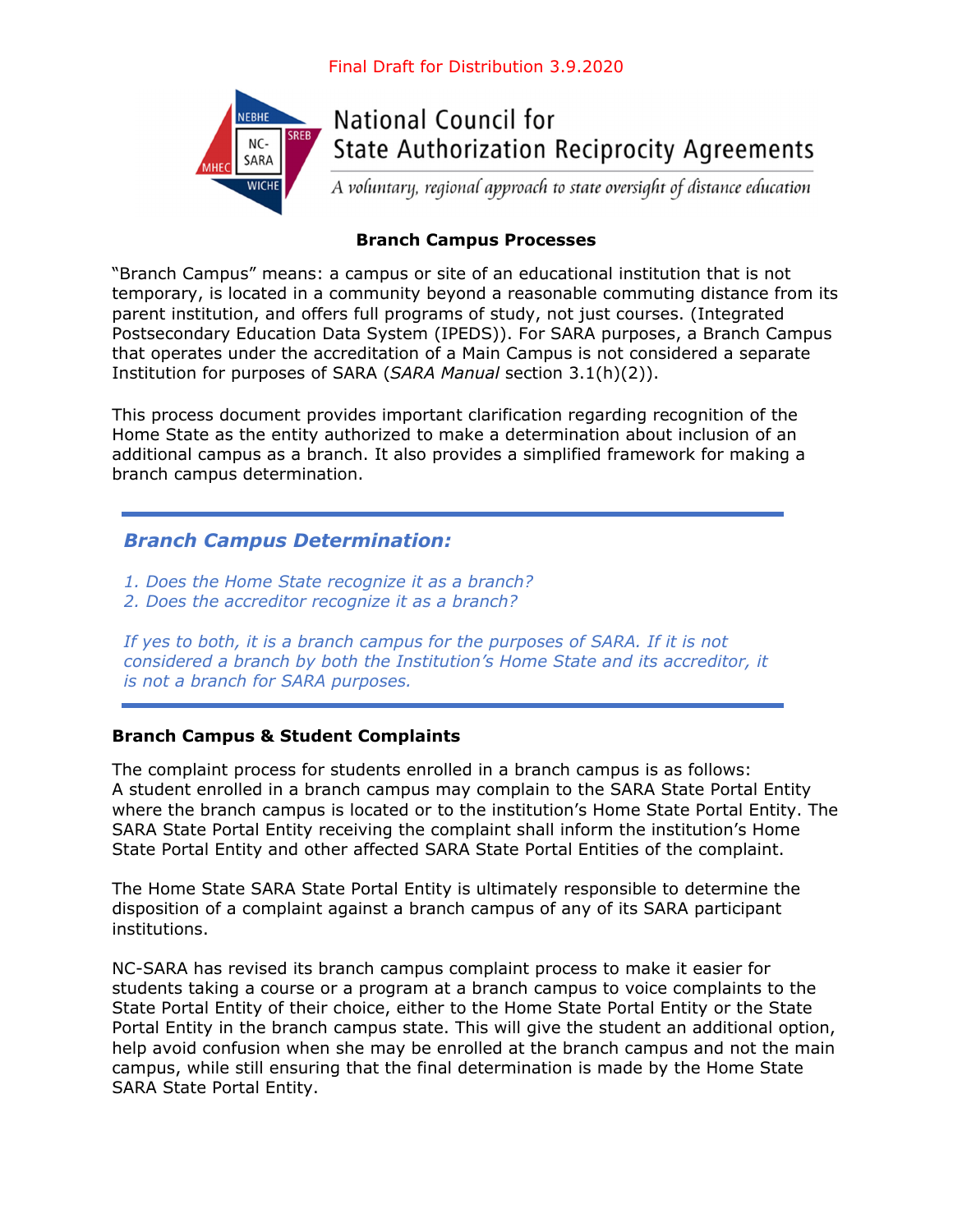

# **Student Complaint Processes**

## *SARA State Portal Entity Responsibility*

SARA consumer protection provisions require the Home State through its SARA Portal Entity, to investigate and resolve allegations of dishonest or fraudulent activity by the state's SARA-participating institutions, including the provision of false or misleading information. (*SARA Manual* Section 4.2)

The SARA State Portal Entity is responsible for conducting the investigation and resolution of Complaints that are not resolved at the institutional level. The SARA State Portal Entity may enlist the assistance of other responsible entities in the State in carrying out the work of Complaint resolution. (*SARA Manual* Section 4.4)

#### *SARA Institution Responsibility*

Institutions operating under SARA policies shall provide their and SARA's Complaint resolution policies and procedures to all students taking courses under SARA policies. (*SARA Manual* Section 4.4)

Initial responsibility for the investigation and resolution of Complaints resides with the Institution against which the Complaint is made. Further consideration and resolution, if necessary, is the responsibility of the SARA State Portal Entity and other responsible agencies of the Institution's Home State. (Section 4.4) Additional information can be found in the following *SARA Manual* sections: Complaint Resolution Processes and Section 2.5.

# *Branch Campus Complaints:*

*A student enrolled in a branch campus may complain to the SARA State Portal Entity where the branch campus is located or to the Institution's Home SARA State Portal Entity. The State Portal Entity receiving the complaint shall notify the other affected State Portal Entity of the complaint. The Home State Portal Entity is responsible to determine the disposition of a complaint against a branch campus of any of its SARA participant institutions.* 

 NC-SARA has revised its branch campus complaint process to make it easier for students taking a course or a program at a branch campus to voice complaints to the State Portal Entity of their choice, either to the Home State Portal Entity or the State Portal Entity in the branch campus state. This will give the student an additional option, help avoid confusion when she may be enrolled at the branch campus and not the main campus, while still ensuring that the final determination is made by the Home State SARA State Portal Entity. (See diagram below.)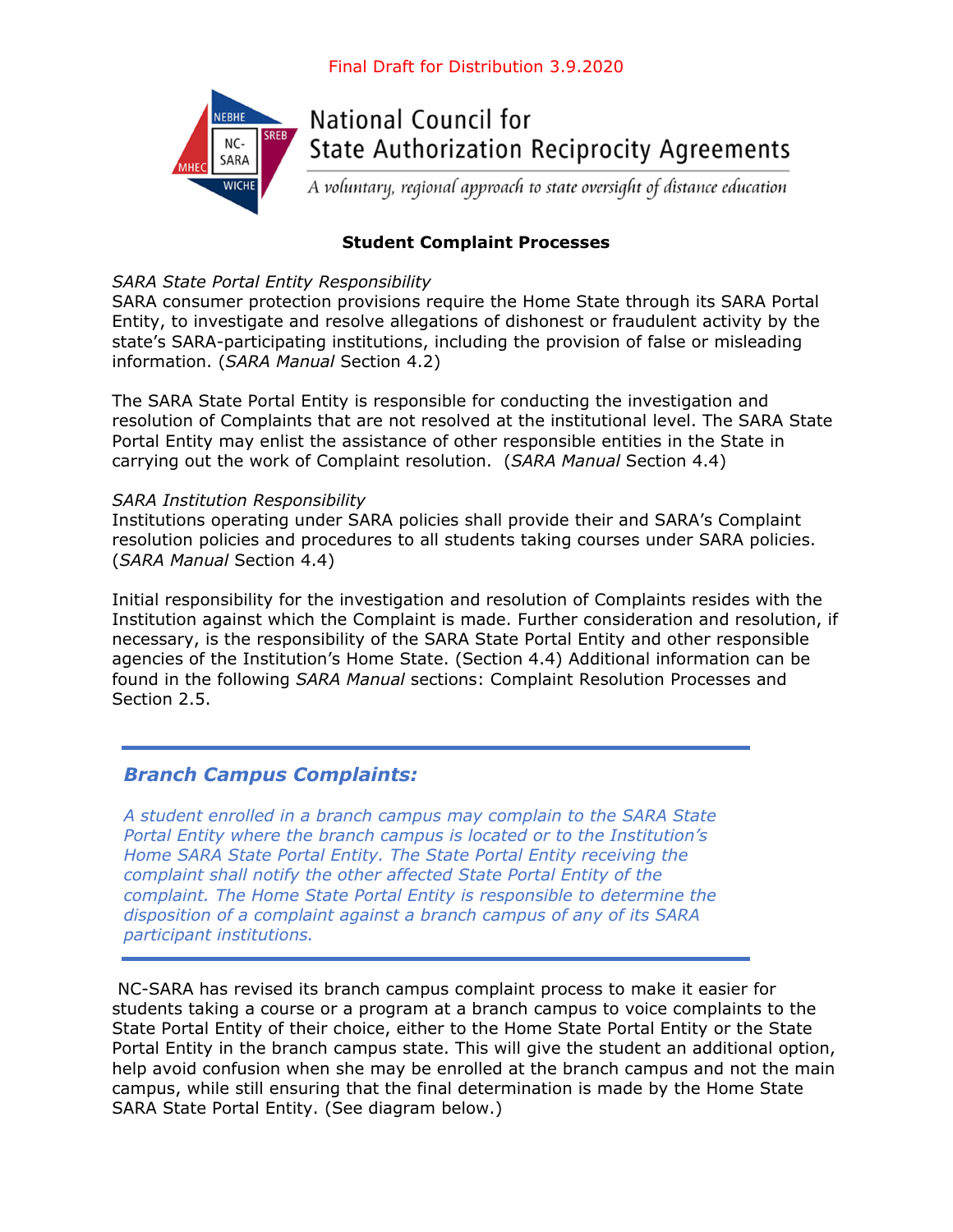# **SARA Student Complaint Process**



3/4/2020

\*Student complaints about grades or student conduct may not be appealed to the SARA State Portal Entity. Complaints about fraud or criminal activity should be reported to your state Attorney General or the Office of Inspector General or complaint unit of the Dept of Education.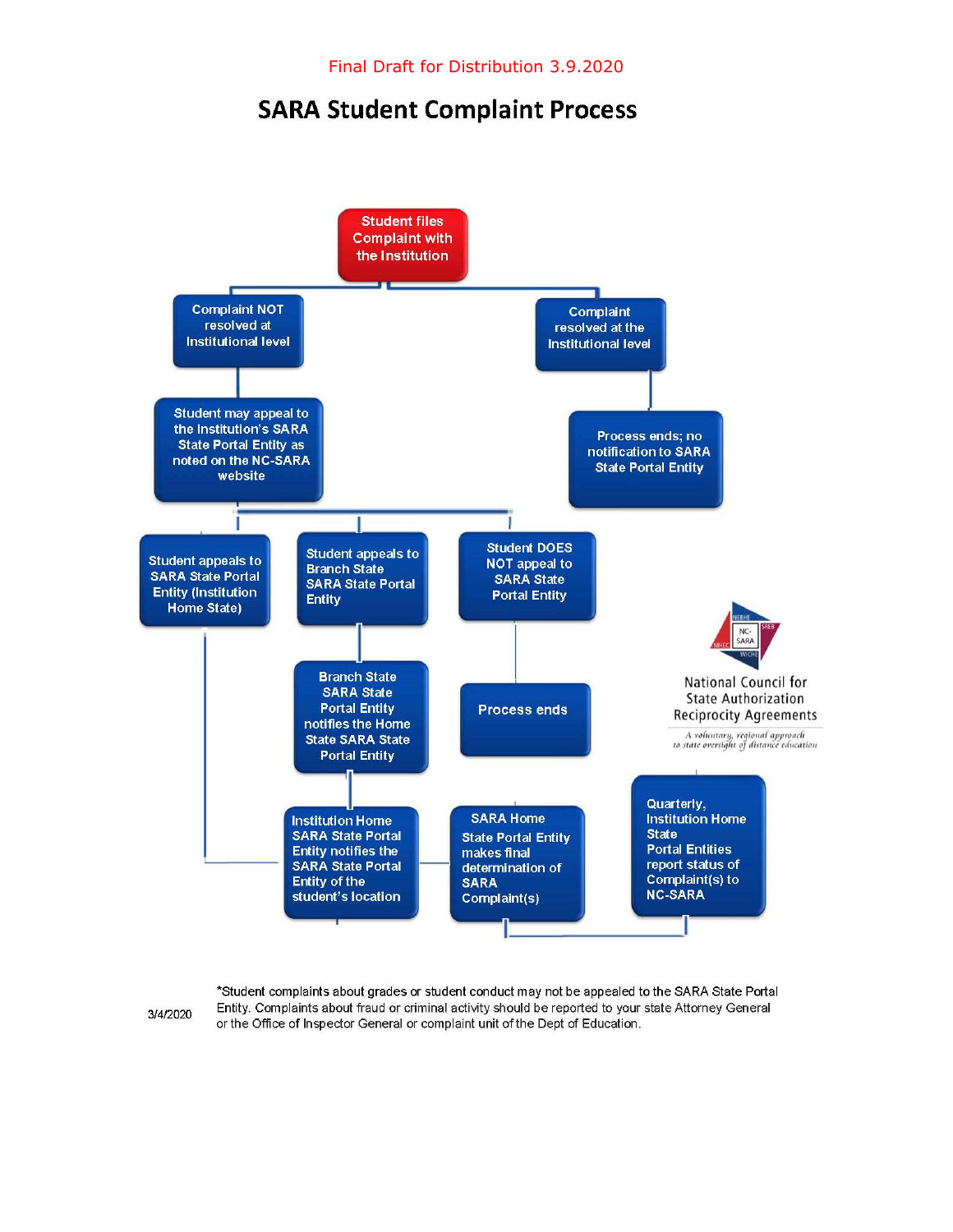# **Proposed Modifications to the** *SARA Manual*

# **Proposed** *SARA Manual* **Modifications**

Twelve minor proposed modifications are described below. Two are modifications to align with Federal Regulations and the remaining eleven to better clarify processes.

**Recommendation**: Approve the proposed modifications.

*Modifications to Align with Federal Regulations* 

a) ACTION: Modify the *SARA Manual* to align with revised Federal Regulations.

**Background.** The *SARA Manual* is issued periodically by NC-SARA; the current version is Version 20.1, issued January 1, 2020. Successive versions incorporate policy changes made by the NC-SARA Board and clarifications provided by the staff of NC-SARA. The recommended modifications that follow will result in a new Version 20.2. Federal Regulations that were announced in 2019 will go into effect July 1, 2020.

The first two proposed modifications below do not indicate any changes to NC-SARA policy and practice; the proposed modifications are merely to align our language with federal language. Therefore, no alternatives were considered as the rationale is to ensure appropriate alignment of language with the new Federal Regulations language.

See redlined modifications below.

 Version 20.2 in Section 2.5(h.1.) was adjusted to align with Federal Regulations that were inadvertently left out of the S*ARA Manual*.

Previously reference to (c) was included in Section 2.5(h) but this section should have also included (d). It now reads, "The state may request assistance from the institution's accreditor as the accreditor applies its standards under §602.24(c) and (d)."

- h. The state has clear and well-documented policies and practices for addressing catastrophic events as follows:
	- 1. The state may request assistance from the institution's accreditor as the accreditor applies its standards under 34 CFR §602.24(c) and (d) of federal requirements for catastrophic events.

~~~~~~~~~~~~~~~~~~~~~~~~~~~~~~~~~~~~~~~~~~~~~~~~~~~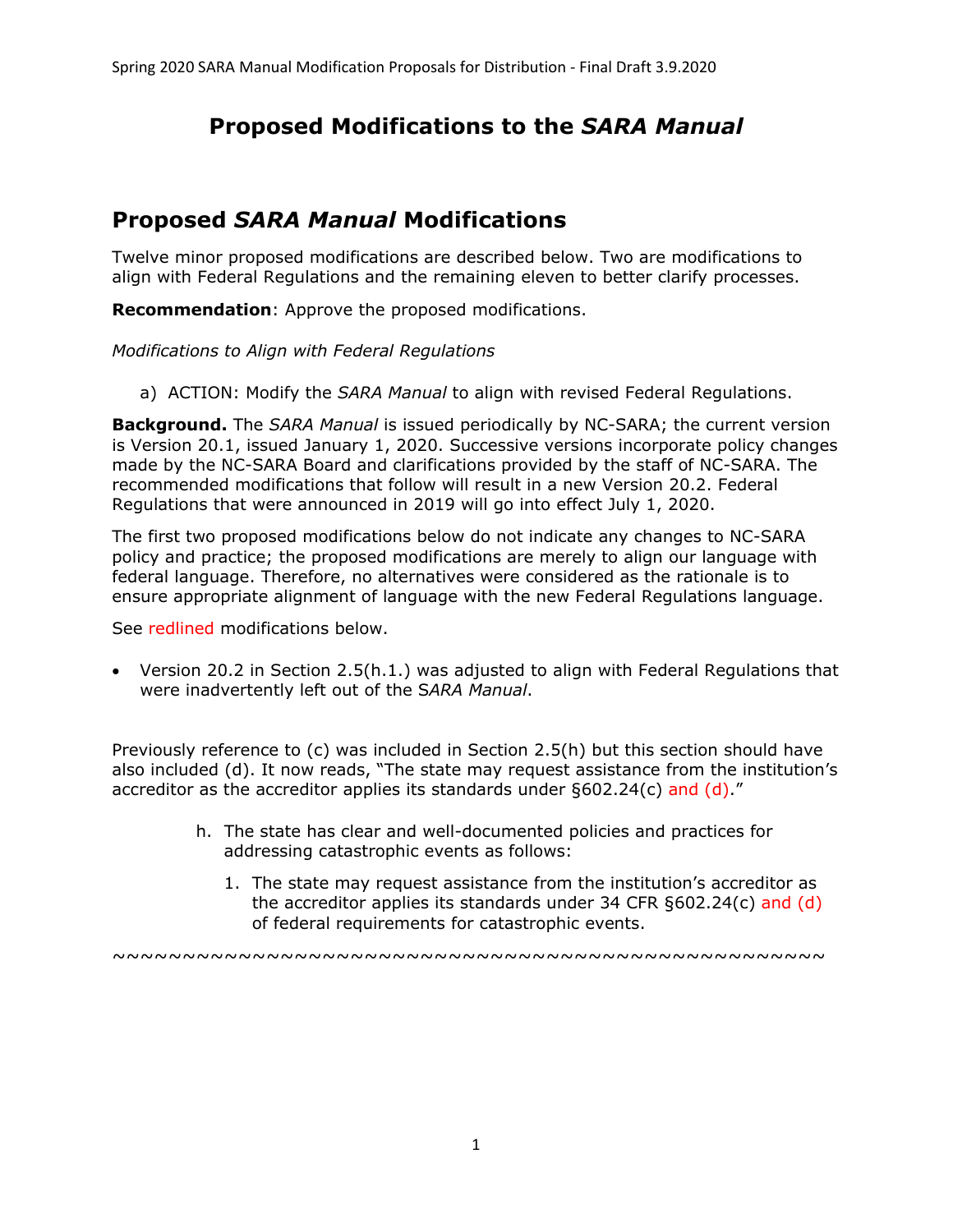Version 20.2 in Section 5.2 Programs leading to Professional Licensure adjusted to correlate to new Federal Regulations.

**Background.** Since its inception, NC-SARA has required that its participating institutions provide professional licensure disclosures regarding whether or not programs will meet licensure requirements in states in which they enroll students. Although professional licensure programs are outside the core function of NC-SARA as related to state authorization and reciprocity across states, NC-SARA and its founders found this requirement to be an important aspect of consumer protection. On July 1, 2020 when new Federal Regulations go into effect, NC-SARA's participating institutions will confront a situation in which NC-SARA's requirements regarding professional licensure disclosure will differ slightly from new Federal Regulations that also now require institutions to disclose whether programs will lead to licensure in each state in which they enroll students. This presents a confusing burden for institutions that would mean having to comply with similar, yet slightly different requirements.

# **Comparison of NC-SARA Current Requirements and New Federal Regulations.**

*SARA Manual* Section 5.2 (Direct Disclosures)

- 1. Notification in writing directly to students (email suffices) is required when offering courses or programs potentially leading to professional licensure or related to professional licensure activities.
	- a. Whether the course or program will meet the professional licensure requirements in the state where the student is located
	- b. If the institution cannot make the determination, then may notify in writing and provide contact information for any applicable licensing boards
- 2. Applies to students, applicants and potential students who have contacted the institution about the course or program

Federal Requirements 34 CFR § 668.43 (General and Direct Disclosures)

- 1. Notifications to all students in programs leading to professional licensure, regardless of modality whether completion of the program will meet educational licensure requirements in a State for that occupation.
	- a. Covers license or certification
	- b. Designed to meet educational requirements or advertised as meeting such requirements
- 2. General Disclosures:
	- a. To include all states
	- b. Separate lists to include in which states the licensure/certification requirements will be met, not met, or not yet determined
- 3. Direct Disclosures:
	- a. In writing (email will suffice)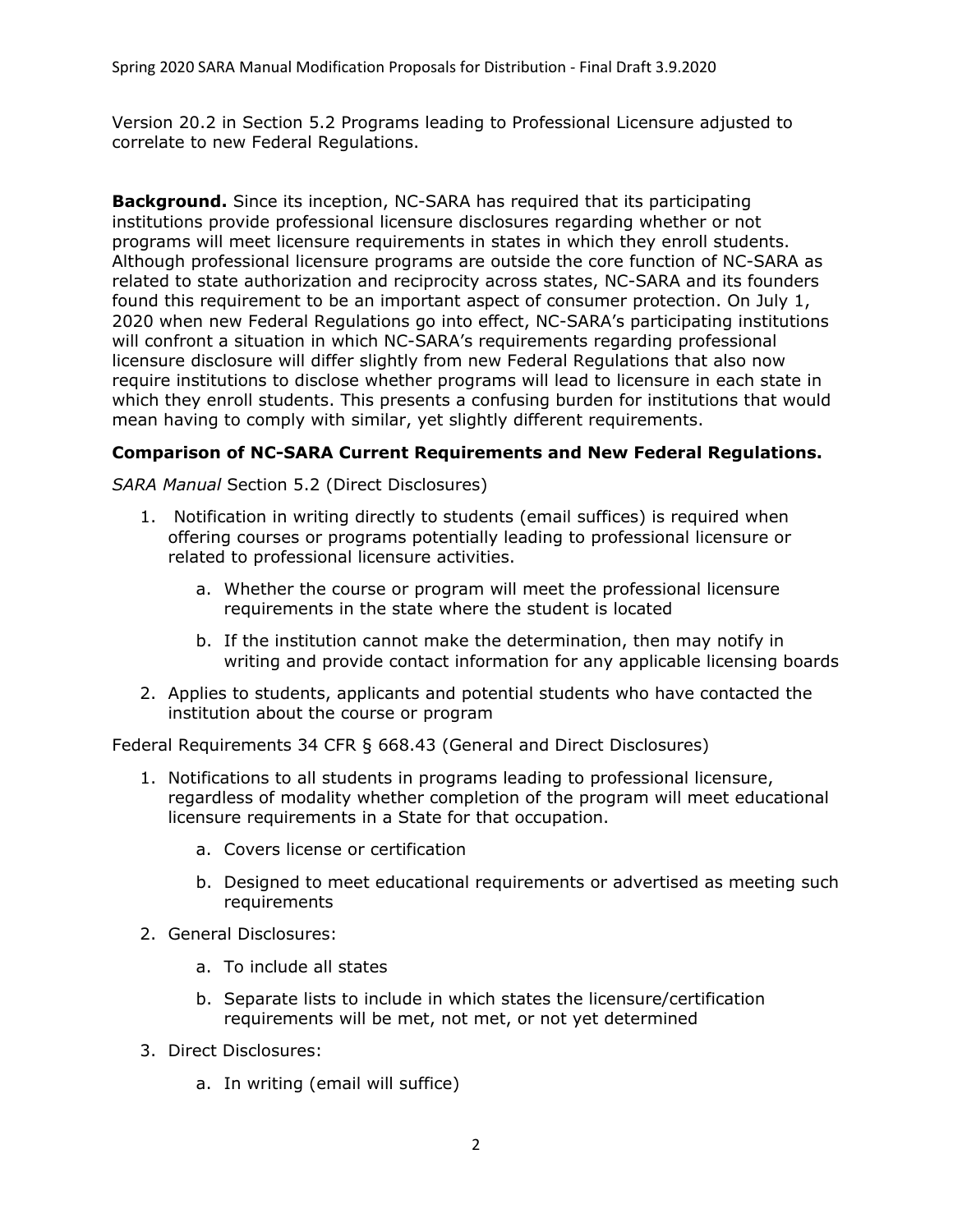- b. To prospective students when the curriculum does not meet the requirements for licensure or when the institution has not made a determination
- c. To currently enrolled students within 14 calendar days if a determination is made that the program does not meet requirements
- 4. Applies to prospective, and enrolled students

Key differences:

- 1. Federal language requires general disclosures that NC-SARA does not. Federal Regulations cover direct disclosures when an institution knows that the program will not meet licensing requirements and when it does not know. NC-SARA requires direct disclosures in all instances.
- 2. NC-SARA requires institutions to provide contact information for professional licensing boards when the institution cannot determine whether their course or program will meet the licensing requirements.

**Please note**: NC-SARA also has additional consumer protection at Manual Section 4.3 (f).

Section 4.3: Examples of issues that may arise in regard to alleged fraudulent activity, violations of SARA policies or more general Complaints about improper activities include, but are not limited to:

(f): Accuracy of information about whether course work meets any **relevant Professional Licensing requirements** or the requirements of specialized Accrediting Agencies;

#### **Alternatives Considered and Rationales**

1) Do Nothing Scenario – Not Recommended

To keep NC-SARA's requirements regarding professional licensure disclosures constant and not revise them to align with the new Federal Regulations, which impact all academic institutions and not just online, will only cause confusion for its participating institutions.

2) Drop the NC-SARA professional licensure disclosures – Not Recommended

Although keeping a professional licensure disclosure requirement in effect means a duplicative obligation for participating institutions, and NC-SARA does rely on other agencies like the U.S. Department of Education for its measure of financial stability, in the case of the federal financial composite score for example, or accreditors for measures of academic quality, this alternative is not recommended. This is because NC-SARA's six-year-old requirement of its institutions is considered a consumer protection measure and is applied equally to non-Title IV and Title IV participating institutions alike.

3) Align NC-SARA professional licensure disclosures with new Federal Regulations – Recommended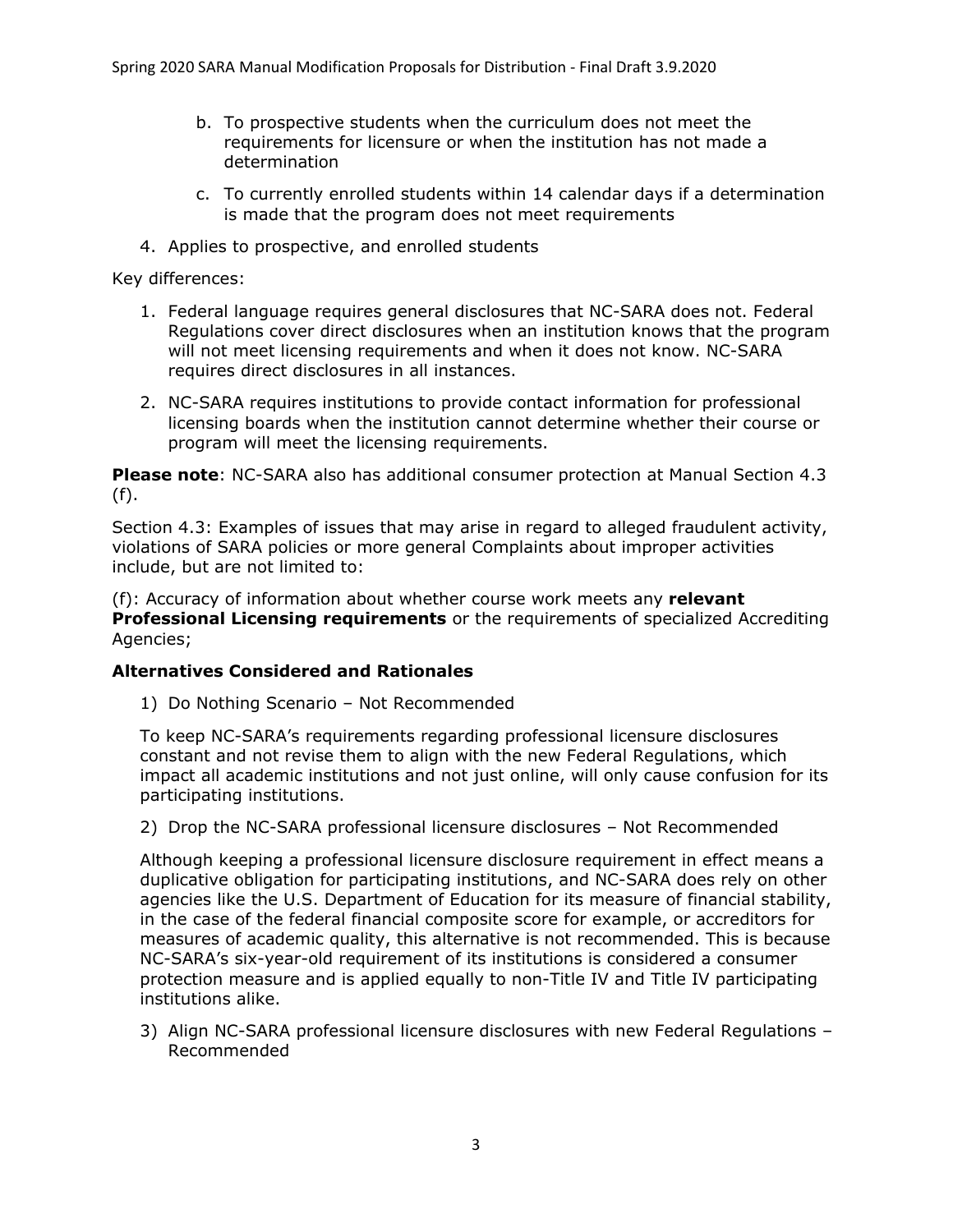Staff recommends aligning NC-SARA professional licensure disclosures with the new federal requirements that go into effect July 1, 2020. The exception to this alignment is to require non-Title IV institutions to also comply as they do currently.

See red lined version of recommended modifications below.

5.2 Programs leading to Professional Licensure

SARA has no effect on State professional licensing requirements**.** Any Institution approved to participate in SARA that offers courses or programs designed to lead to Professional Licensure or certification or advertised as leading to Licensure must satisfy all federal requirements for disclosures regarding such Professional Licensure programs under 34 C.F.R. 668.43. For SARA purposes, these requirements will also apply to non-Title IV institutions**.**

Any Institution operating under SARA policies that offers courses or programs potentially leading to Professional Licensure or related to post-licensure educational activities must keep all students, applicants and potential students who have contacted the Institution about the course or program informed as to whether successful completion of such offerings would actually meet state licensing or post-licensing requirements. For purposes of SARA, this must be done in one of two ways:

- a. The Institution may determine whether the course or program meets the educational requirements for Professional Licensure in the State where the applicant or student is located and provide that information in writing to the applicant or student. If, after making all reasonable efforts, the Institution is unable to determine whether the program meets the educational requirements for Professional Licensure, or
- b. *After making all reasonable efforts to make such a determination*, if unsuccessful, the Institution may notify the applicant or student in writing that the Institution cannot confirm whether the course or program meets educational requirements for Professional Licensure in the student's or applicant's State, provide the student or applicant with current contact information for any applicable licensing boards, and advise the student to determine whether the program meets requirements for Licensure in the State where the student is located.

#### **EXPLANATORY NOTES**

N1 - Institutions may not be aware that similar provisions exist in federal law, as follows:

*Code of Federal Regulations* (CFR) § 668.72 Nature of educational program. Misrepresentation concerning the nature of an eligible institution's educational program includes, but is not limited to, false, erroneous or misleading statements concerning— \* \* \*

(c) Whether successful completion of a course of instruction qualifies a student— \* \* \*

(2) To receive, to apply to take or to take the examination required to receive, a local, State or Federal license, or a nongovernmental certification required as a precondition for employment, or to perform certain functions in the States in which the educational program is offered, or to meet additional conditions that the institution knows or reasonably should know are generally needed to secure employment in a recognized occupation for which the program is represented to prepare students \* \* \*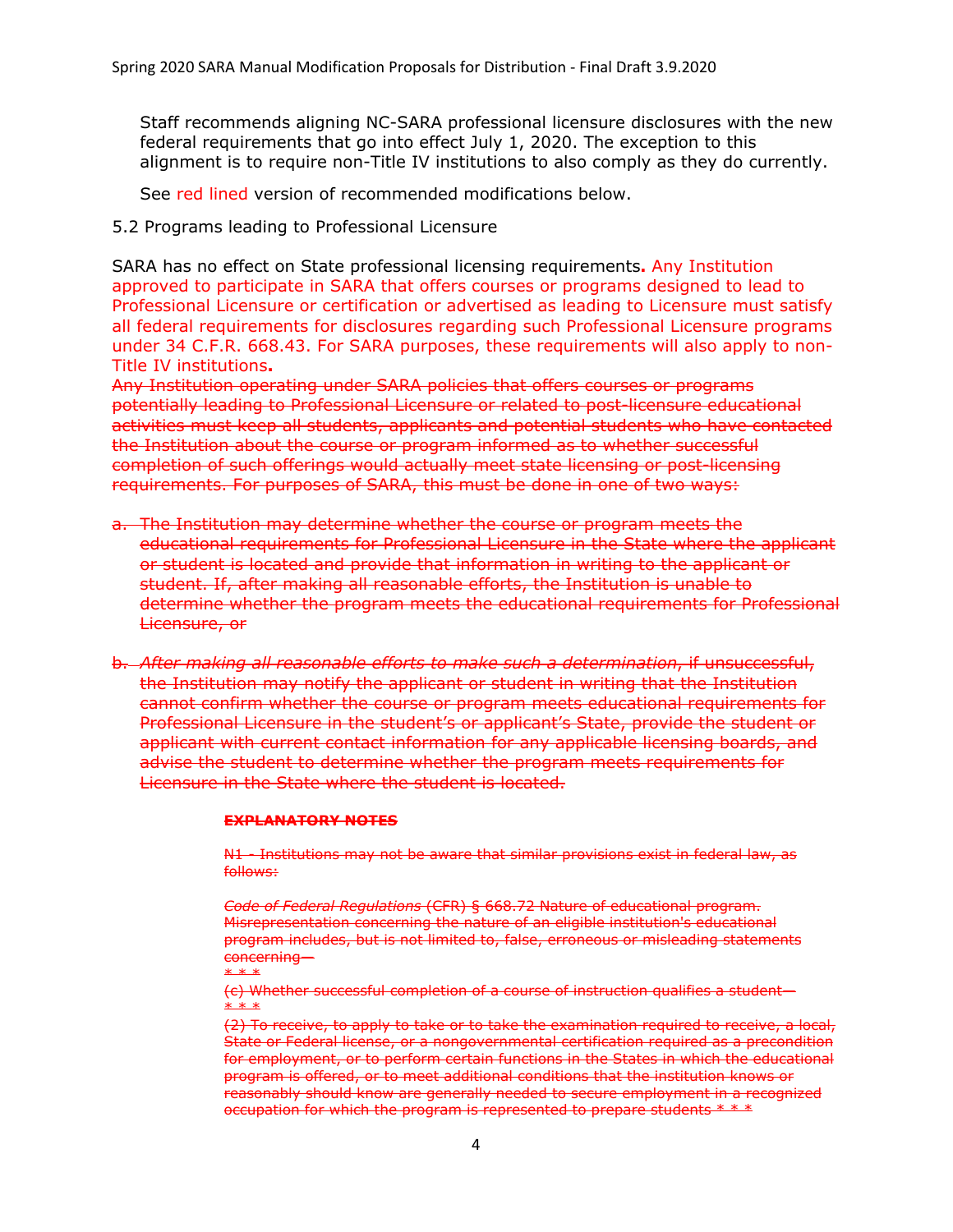1

Note that the definition of "misrepresentation" does not require intent: "A misleading statement includes any statement that has the likelihood or tendency to deceive." 34 CFR 668.71(c).

N2 - If a program operates under SARA from another State and the program is intended to enable a student to become licensed to practice a profession (e.g., nursing, teaching, psychology), does the State in which the student is located have to let the student apply for licensure?

No. SARA has no effect on State professional licensing requirements. The National Council for SARA and the four Regional Compacts that administer SARA have an expectation, set forth in the *SARA Manual*, that any Institution that offers courses or programs potentially leading to Professional Licensure must keep all students informed as to whether such offerings actually meet State licensing requirements in the State in which the student is located, or other States, if requested by the student.

N1 - If a program is purely online except for field placements such as clinicals student teaching, practica, etc., do those placements fall under SARA or are they considered a "Physical Presence" that activates State law?

Almost all such field placements (with certain limitations, see Subsection 5.12 and 5.13) will fall under SARA, but many may also fall under the jurisdiction of State professional licensing boards. They generally do not constitute a Physical Presence for SARA purposes.

N2 - Does it matter whether the "parent" program for an interstate Supervised Field Experience or Out-of-State Learning Placement is traditional on-ground or offered by Distance Education?

No. SARA covers all such interstate Supervised Field Experiences and Out-of-State Learning Placements except as noted in these policies.

N<sub>3</sub> - Can an Institution that does not offer Distance Education (online courses, interactive video, etc.) participate in SARA in order to obtain the benefits of SARA for purposes of placing students in Supervised Field Experiences or Out-of-State Learning **Placements** 

Yes. Supervised Field Experiences and Out-of-State Learning Placements are considered Distance Education for purposes of SARA. Because SARA treats Supervised Field Experiences and Out-of-State Learning Placements as Distance Education an Institution that meets SARA eligibility requirements and has any programs using such placements may participate in SARA even if it does not offer other kinds of Distance Education.

 $N4$  - If the State entity responsible for Degree program authorization is also the State entity that determines, or helps determine, whether a program meets requirements for Professional Licensure, is there a conflict?

No. Although SARA policies replace the Degree authorization functions of such an entity for some purposes, it does not preclude that entity from performing other duties under State law, including determinations of whether a program meets requirements for State Licensure in professional fields.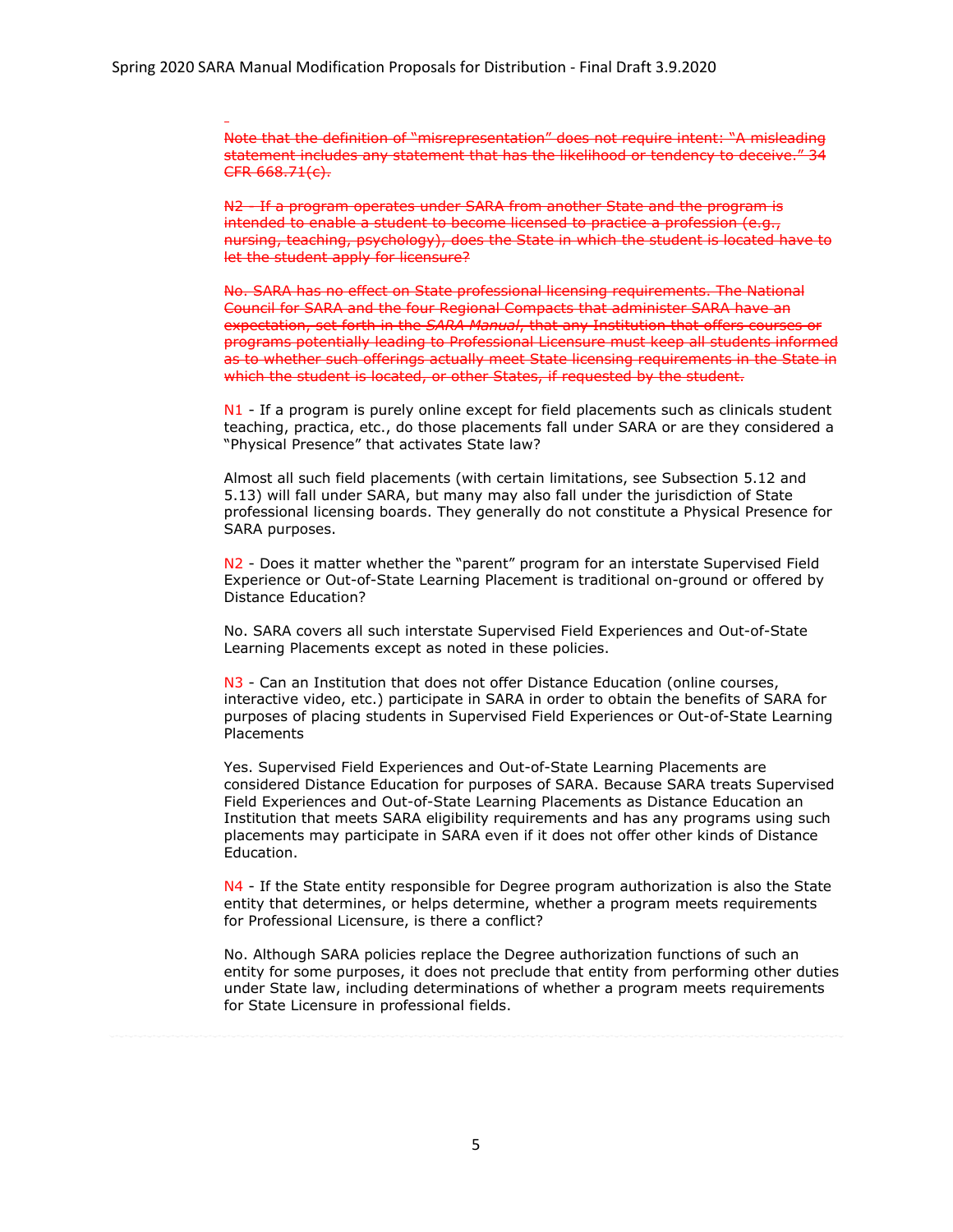#### *Modifications to Clarify Processes*

 Version 20.2 in Section 2.5(c) clarification on the need for all states to have a process to review institutions with a Federal Financial Responsibility Composite score between 1.0 and 1.5.

**Background.** Although NC-SARA requires its member states to review institutions with a Federal Financial Responsibility Composite score between 1.0 and 1.5, some have said they have no such process and therefore do not consider whether the SARA participating institutions within their states should go on provisional status when their Federal Financial Responsibility Composite score scores go below 1.5.

## **Alternatives Considered and Rationales.**

1) Do Nothing Scenario – Not Recommended

When NC-SARA member states choose to engage in inconsistent treatment of institutions that demonstrate financial fragility, this results in inconsistent practice and risk to NC-SARA for possible legal action.

2) Add a new sentence to provide clarity about the need for states to have a process in place to consider institutions with a Federal Financial Responsibility Composite score between 1.0 and 1.5 - Recommended

This modification will provide clarity about the required process and will result in consistent practice across states and lower risk.

See red lined version of recommended modification below.

a. For independent Institutions, the State accepts an institutional federal Financial Responsibility Composite Score of 1.5 as indicative of sufficient minimum financial stability to qualify for participation in SARA. The State may, at its discretion, accept a Composite Score between 1.0 and 1.5 as indicative of minimum financial stability to qualify for participation in SARA if the Institution, in the State's opinion, has produced additional information demonstrating sufficient financial stability to justify the Institution's participation in SARA. For Institutions with a Composite Score between 1.0 and 1.5, the State shall consider additional information regarding financial stability provided by the institution. The State may, at its discretion, determine if there is sufficient evidence of financial stability to justify the institution's participation in SARA. The State may shall not permit an Institution with a Composite Score below 1.0 to participate in SARA. For Institutions owned or controlled by another entity (i.e., a parent entity), the relevant Composite Score will be the Composite Score of the parent entity, in accord with current U.S. Department of Education (ED) practice. An Institution's financial status must be evaluated using the most recent Composite Score provided in writing by the Department of Education, whether published online or provided in written form to the Institution by a responsible Department of Education official. SARA States are to monitor the U.S. Department of Education's periodic publication of Composite Scores, review the scores assigned to the institutions they have approved to participate in SARA, determine whether those scores meet SARA requirements, and within 90 days of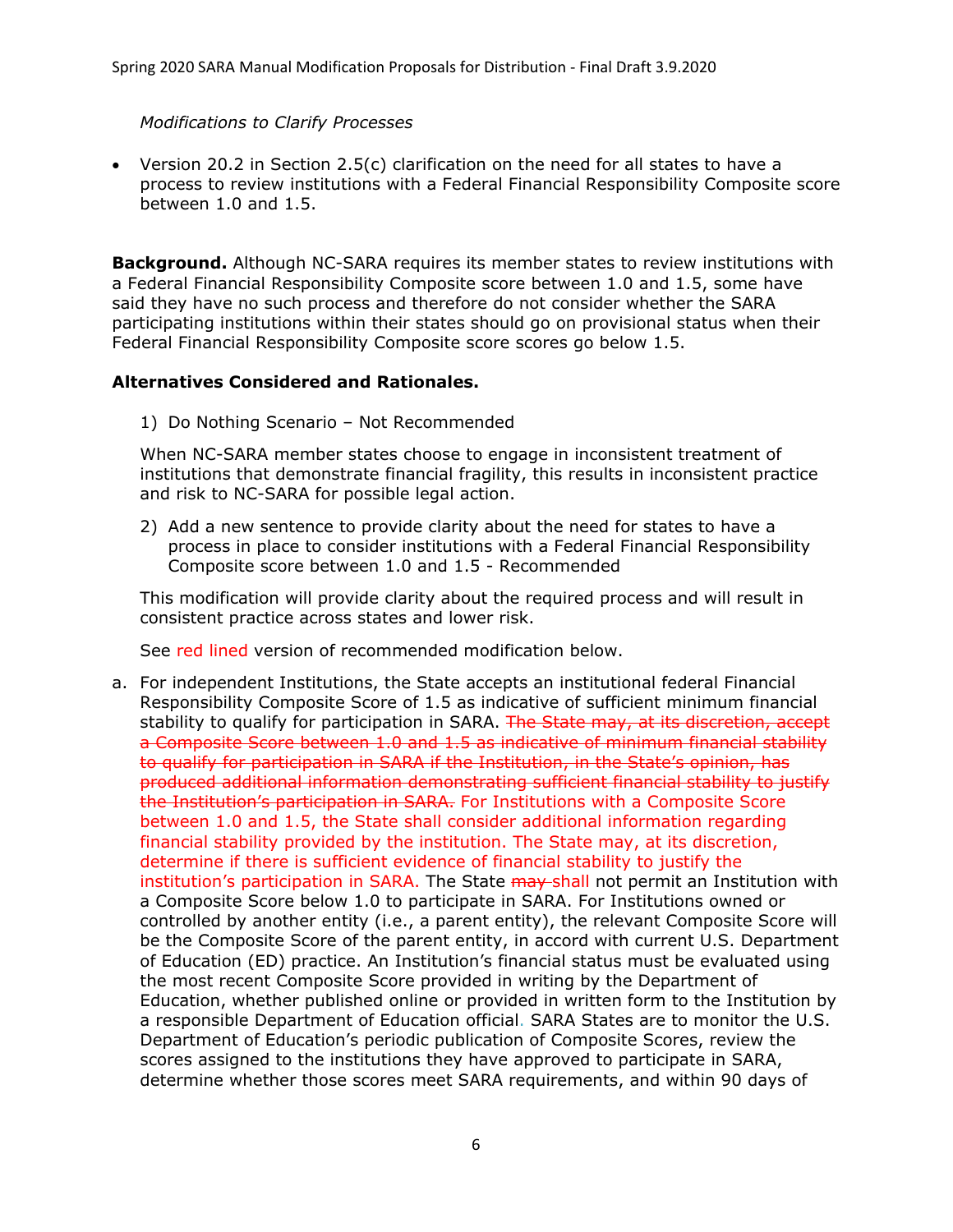notification take appropriate action regarding the SARA participation of those institutions. Implementation date of January 1, 2021.

 Version 20.2 in Section 2.5(e) clarification of language regarding to which agency or body an institution may appeal a decision regarding participation in SARA.

**Background**. In October 2019 a change to the *SARA Manual* was included that required all states to have an appeals process when institutions wanted to appeal a negative decision about participation. Paige Smith, State Portal Entity in the State of Wisconsin, recommended a clarification about how states may implement their appeals processes, since previously there had been confusion about the specific process whereby appeals might take place.

#### **Alternatives Considered and Rationales.**

1) Do Nothing Scenario – Not Recommended

When NC-SARA member states choose to engage in inconsistent treatment of institutions, this results in inconsistent practice and risk to NC-SARA for possible legal action.

2) Add a new sentence to provide clarity about the need for states to have a process in place to consider appeals - Recommended

This modification will provide clarity about the required process and will result in consistent practice across states and lower risk.

See red lined version of recommended modification below.

e. By January 1, 2021 SARA Member States shall develop and implement a means to hear and internally resolve appeals from Institutions for which they deny initial participation or renewal of participation in SARA. During any such appeal the Institution's status as a SARA participating (or non-participating) Institution remains unchanged. States must ensure that the agency designated with the responsibility for hearing appeals ensures consistent application of its process to all institutions.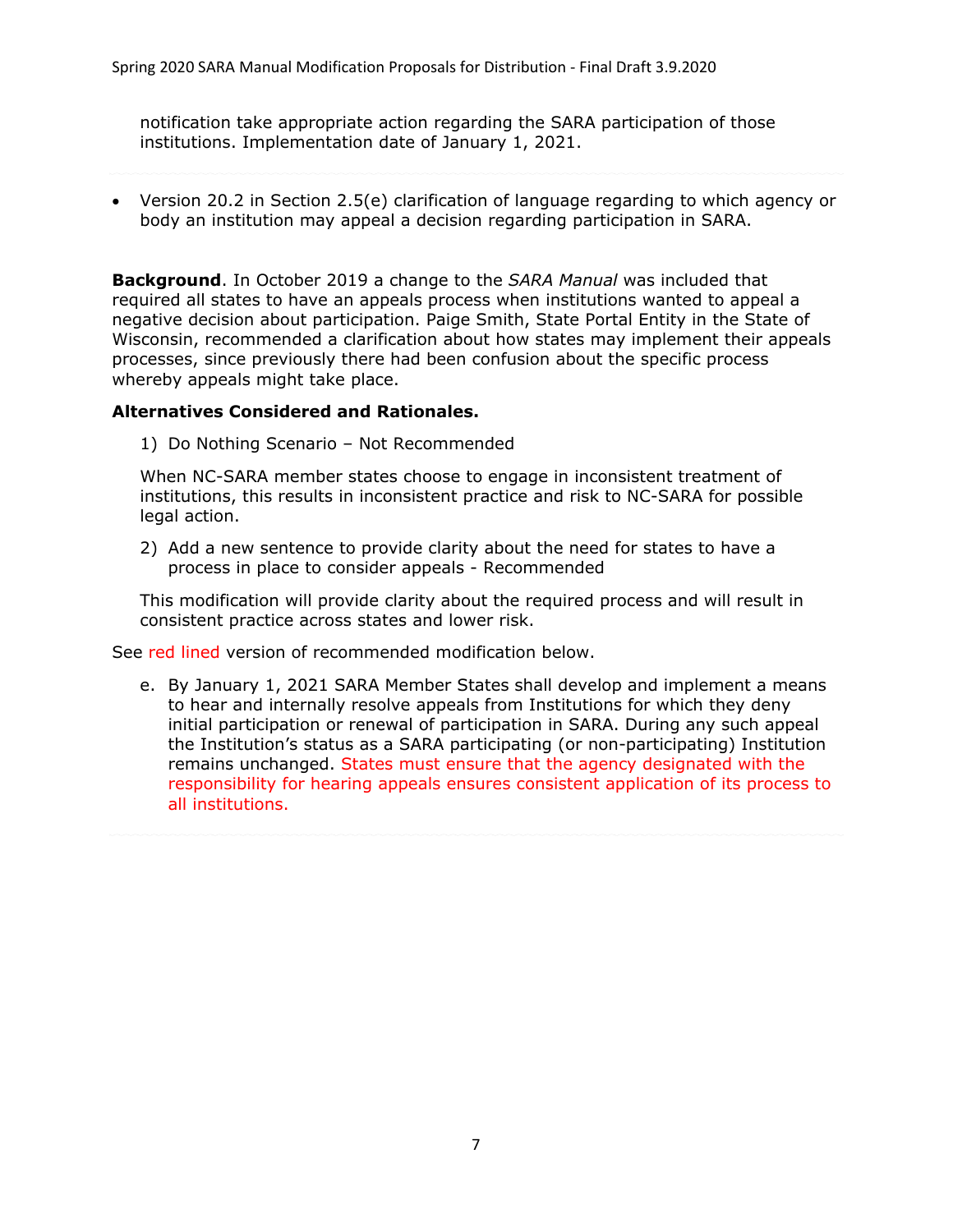Version 20.2 in Section 2.5(i)(7) clarification of SARA student complaints attending an out-of-state branch campus.

**Background.** NC-SARA staff and compact staff often receive questions about whether it is the Home state or Host state that holds responsibility for complaint resolution in case of a complaint against a branch campus.

## **Alternatives Considered and Rationales.**

1) Do Nothing Scenario – Not Recommended

NC-SARA's staff, compact staff, and state portal entities receive frequent questions regarding complaints against branch campuses and it is necessary to provide clarity that it is the responsibility of the Home state, where the institution's main campus or office is located to receive and resolve such complaints.

2) Add a new sentence to provide clarity about complaints against branch campuses - Recommended

NC-SARA's staff, compact staff, and state portal entities will be able to point to the new sentence in the *SARA Manual* to provide clarity that it is the responsibility of the Home state, where the institution's main campus or office is located to receive and resolve complaints.

See red lined version of recommended modification below.

- i. The State designates a State "Portal Entity" to coordinate SARA matters for the State and provide a principal point of contact for resolution of student Complaints and other issues arising at participating Institutions. The State Portal Entity need not have a governance role with any Institution and may work with entities that do have such a role. The State Portal Entity has the following duties
	- 1. Serve as the point of contact for all other SARA member States and their agencies for questions about SARA within its State;
	- 2. Serve as initial point of contact for Institutions within its State that have questions about SARA;
	- 3. Determine whether an Institution in its State is eligible for participation in SARA;
	- 4. Serve as the initial contact point for Complaints about any Institutions in the State that are operating under SARA and lead any investigations regarding whether an Institution is in compliance with SARA policies;
	- 5. Serve as the final decision-maker on SARA-related Complaints lodged against the state's SARA institutions; and
	- 6. Collect and manage any in-state fees assessed on participating Institutions to financially support State oversight of SARA.
	- 7. The Home State Portal Entity is responsible to determine the disposition of a complaint against a branch campus of any of its SARA participant institutions.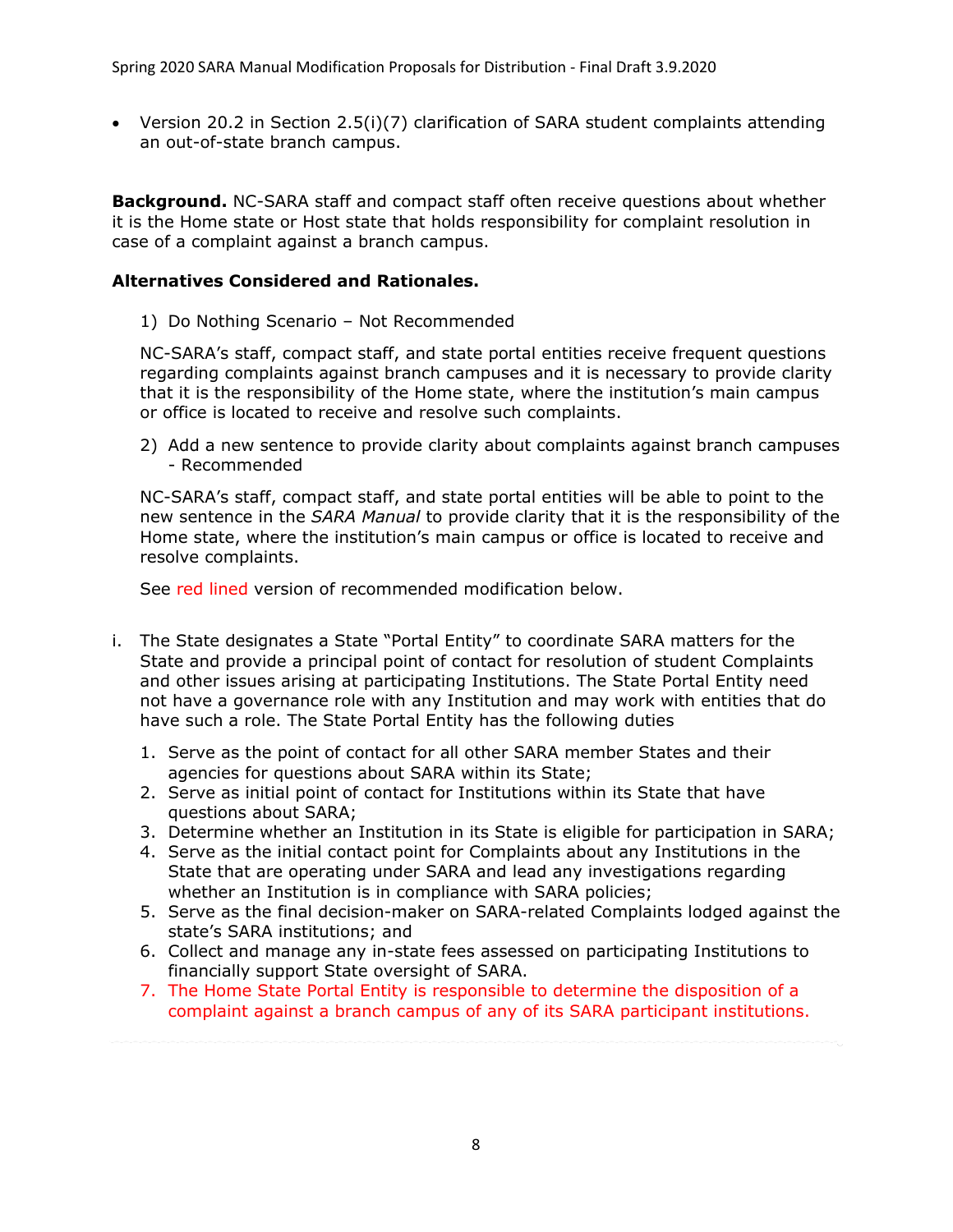Version 20.2 in Section 2.5(o) clarification of regulation of online/Distance Education activities by the Host State.

**Background**. NC-SARA staff, compact staff, and state portal entities receive frequent questions regarding branch campuses.

#### **Alternatives Considered and Rationales.**

1) Do Nothing Scenario – Not Recommended

The current language is the source of confusion. Providing clarity is intended to relieve this confusion.

2) Add a new sentence to provide clarity about the ability of a Host State to regulate distance activities within its state - Recommended

This modification will provide clarity about the ability of a Host State to regulate online and distance education activity within its state, when physical presence is established. It will also clarify that the host state will not regulate distance activity outside the state.

See red lined version of recommended modification below.

o. If a separate campus that operates under the accreditation of a Main Campus establishes Physical Presence (under SARA provisions) in a SARA state, the Host State may regulate the online/Distance Education activities of the Institution, within its own boundaries. as well as activities of the separate campus. The separate campus is not considered a separate Institution for purposes of SARA.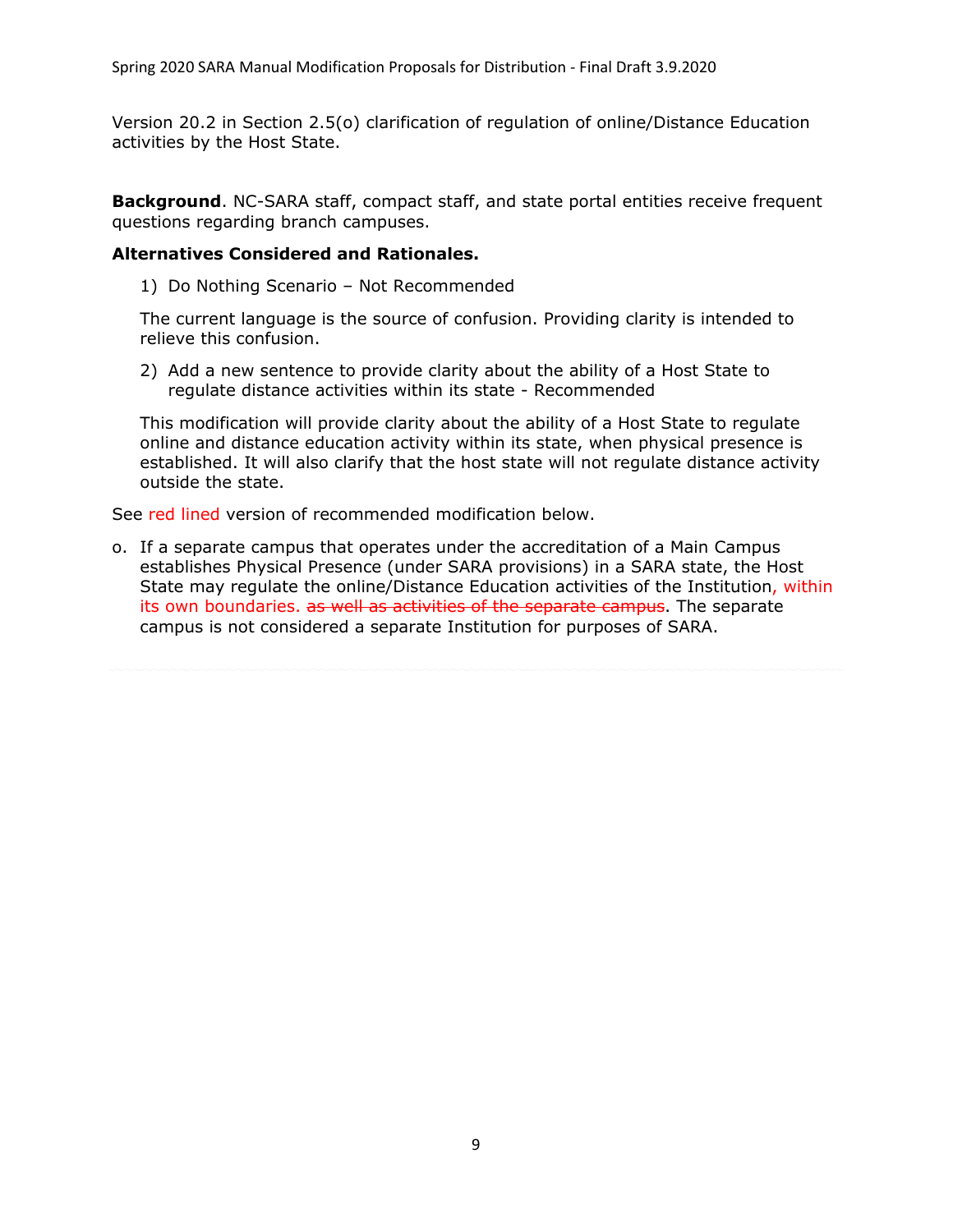Version 20.2 in Section 2.5 (q), addition of this sentence. "States shall have a process for considering applications for provisional status."

**Background**. In October 2019 a change to the *SARA Manual* was included that required all states to consider provisional status for institutions when warranted, which requires having a process in place to do so.

The *SARA Manual* requirements include many references to provisional status. At least one state has indicated that it has no such process for considering provisional status. This results in inconsistent practice and application of policy across states.

## **Alternatives Considered and Rationales.**

1) Do Nothing Scenario – Not Recommended

When NC-SARA member states choose to engage in inconsistent treatment of institutions regarding provisional status, this results in inconsistent practice and risk to NC-SARA for possible legal action.

2) Add a new sentence to provide clarity about the need for states to have a process in place to consider provisional status of institutions - Recommended

This modification will provide clarity about the required process and will result in consistent practice across states and lower risk.

See red lined version of recommended modification below.

q. States shall have a process for considering applications for provisional status. A State, at its discretion, may approve an Institution to participate in SARA on Provisional Status (See Subsections 3.2 and 3.3 below).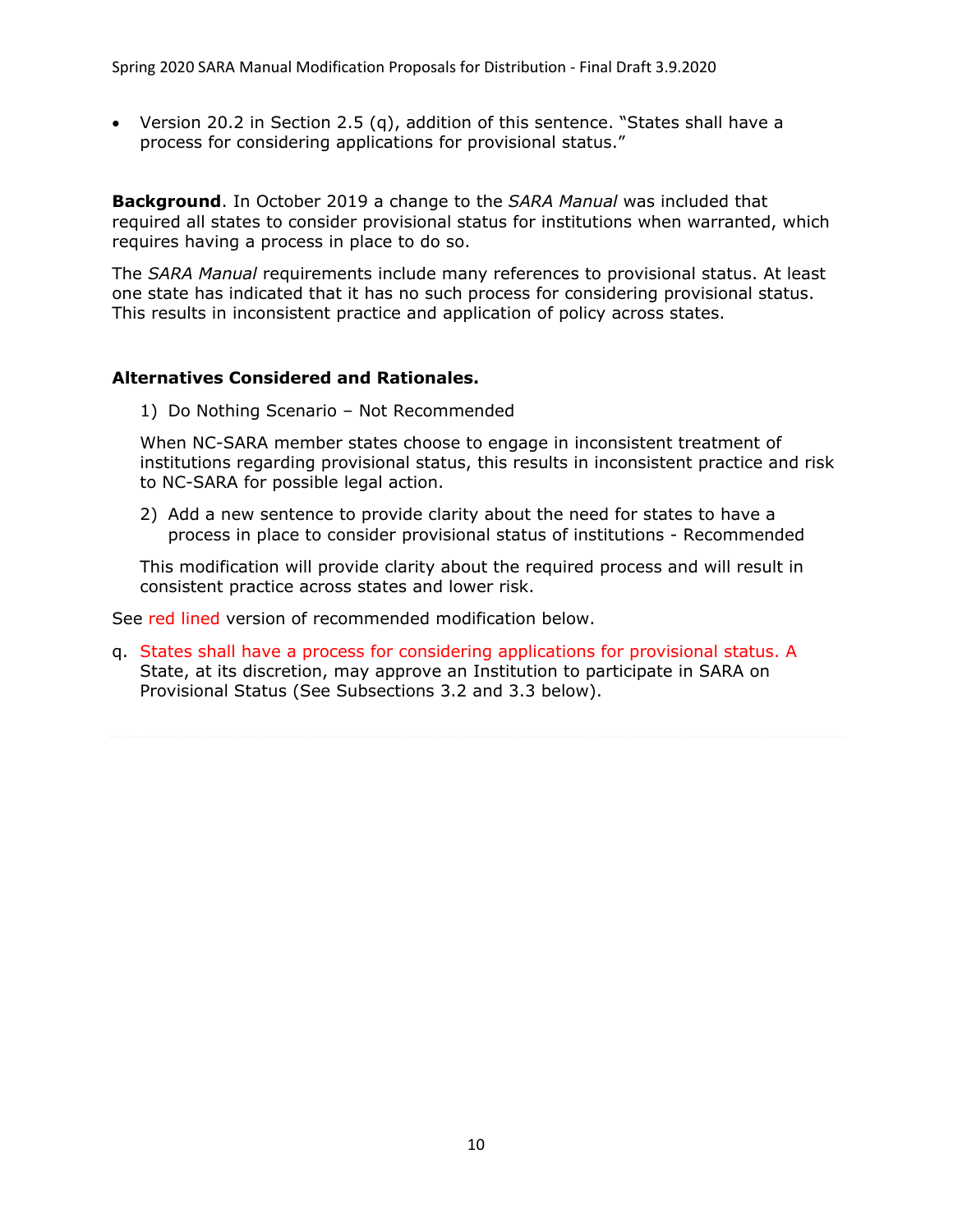Version 20.2 in Section 4.4(d) treatment of SARA student complaints from a branch campus.

**Background**. The consideration of how NC-SARA treats branch campuses has been the topic of a great deal of discussion. One aspect of this discussion is the treatment of student complaints and whether such complaints should be considered and resolved at the Host or Home state.

## **Alternatives Considered and Rationales.**

1) Do Nothing Scenario – Not Recommended

The resulting confusion and lack of consistent practice will persist if no modification is made to the *SARA Manual*.

2) Add a section to provide clarity about the process for filing a complaint when a branch campus is involved - Recommended

This modification will provide clarity about the process, that a student may choose either the Home or Host state's portal entity. Ultimately the state portal entity in the Home state is responsible, yet giving students the option to choose either state, will result in a fairer and more just practice for students. It is important to note that the Host state's portal entity is required to inform the Home state for consideration and resolution.

See red lined version of recommended modification below.

a. The State Portal Entity is ultimately responsible for ensuring that a valid complaint results in proper redress.

A student enrolled in a branch campus may complain to the State Portal Entity where the branch campus is located or to the Institution's Home State Portal Entity. The State Portal Entity receiving the complaint shall notify the other affected State Portal Entity of the complaint. The Home State Portal Entity is responsible to determine the disposition of a complaint against a branch campus of any of its SARA participant institutions.

The State Portal Entity may delegate responsibility to investigate and resolve such Complaints to another government agency (e.g., a Board of Regents) or to a special body created to handle SARA Complaints for a group of Institutions, but must have and retain the function of hearing any appeals from decisions made by other agencies. The Portal Entity cannot merely have advisory powers; it must have the formal authority to provide final resolution of SARA-related Complaints and ultimately to remove any Institution, public or independent, from the state's list of SARA-eligible providers if that Institution fails to abide by SARA policies.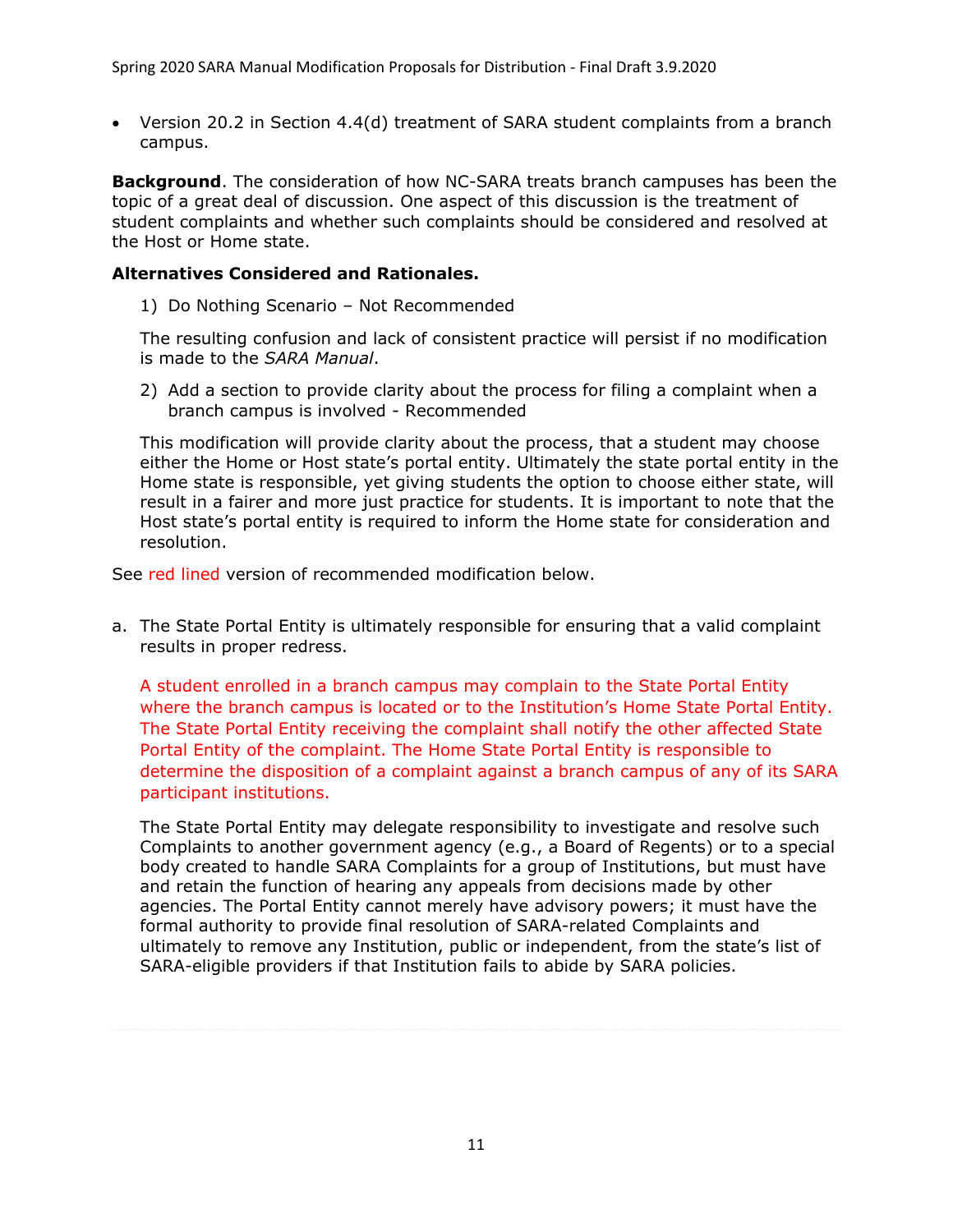Version 20.2 in Section 5.3 Field trips and seasonal residential activity, clarification of policy with adjustment of words in Explanatory Note: SARA covers class field trips that do not involve multi-night residency.

**Background**. The definition of a field trips and whether they are covered by SARA or not has been a source of confusion and much discussion. Some institutions attempt to use the reciprocity agreement to avoid having to engage in the process of seeking state authorization in states that require it owing to physical presence laws.

# **Alternatives Considered and Rationales.**

1) Do Nothing Scenario – Not Recommended

Not modifying the language in 5.3 7(a) will mean for continued confusion and extra work on the part of NC-SARA staff, compact staff, and state portal entities.

2) Modify the language in 5.7 regarding hybrid programs - Recommended

This modification is recommended to ensure institutions understand that residencies that require additional overnight stays may trigger physical presence and therefore are not covered under SARA. The additional language in this section, originally intended to provide more clarification, has only served to confuse and complicate matters for states and participating institutions. Instead of providing this additional information here, which has led to some institutions seeking loopholes, it is recommended that it be taken it out altogether and provide a simple, clear, parsimonious solution such that multi-night residencies are not covered by SARA and may be subject to state authorization depending upon individual state regulations. The additional language that was here has created more confusion instead of helping and it was even somewhat contradictory. The intent is not to linger too long outside authorized states.

See red lined version of recommended modification below.

5.3 Field trips and seasonal residential activity

SARA covers class field trips that do not involve multi-night residency across State lines among member States. but does not cover full-scale residency programs such as a summer session at a field station.

# **EXPLANATORY NOTES**

N1 - SARA covers class field trips that do not involve multi-night residency. A field trip is an off-campus educational activity that does not involve multi-night residency at a specific educational site during the period of instruction. Educational activity at, for example, a specific archaeological site or museum, is not a field trip, even if residency is at a nearby motel or field station. Field instruction that takes place for all or a major part of a term qualifies as a field trip if the activity involves visiting multiple nonresidential sites. See also 5.10(a)(8).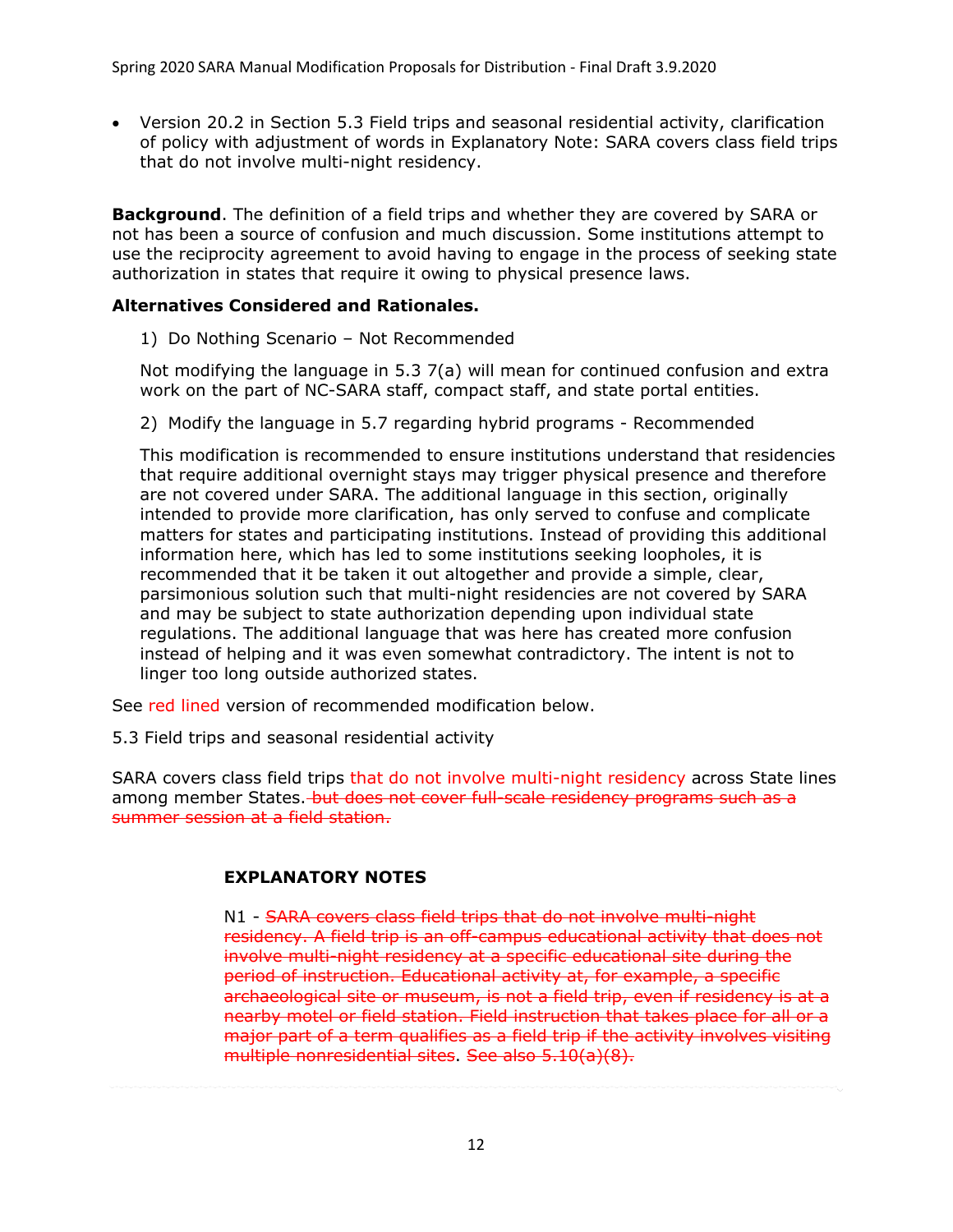Version 20.2 in Section 5.7(a), to align with SARA Policy, add, "and the provisions of section 2.5, subsections n and o.

**Background**. This modification provides additional clarification to ensure that 2.5 (n) and (o) are considered.

# **Alternatives Considered and Rationales.**

1) Do Nothing Scenario – Not Recommended

Not modifying the language in 5.7(a) will result in policy that is not aligned with other sections of the *SARA Manual* that pertain to hybrid programs and the jurisdiction of Home and Host states.

2) Modify the language in 5.7 regarding hybrid programs - Recommended

This modification is recommended to align the sections of the *SARA Manual* that pertain to the jurisdiction of states whether Home or Host states. See Section 2.5, subsections n and o below for reference.

- n. SARA Member States retain jurisdiction over the entirety of academic programs that are offered partly at a physical site in the State and partly by Distance Education. This is necessary to allow States to properly oversee complete programs, not just parts of programs.
- o. If a separate campus that operates under the accreditation of a Main Campus establishes Physical Presence (under SARA provisions) in a SARA state, the Host State may regulate the online/Distance Education activities of the Institution, within its own boundaries. as well as activities of the separate campus. The separate campus is not considered a separate Institution for purposes of SARA.

See red lined version of recommended modification below.

# **5.7 Hybrid Programs**

a. Some programs or courses involve some on-ground and some online activity. SARA covers those portions of such a program that take place via Distance Education across State lines by participating providers in SARA member States, subject to the limitation in subsection b, below and the provisions of section 2.5, subsections n and o.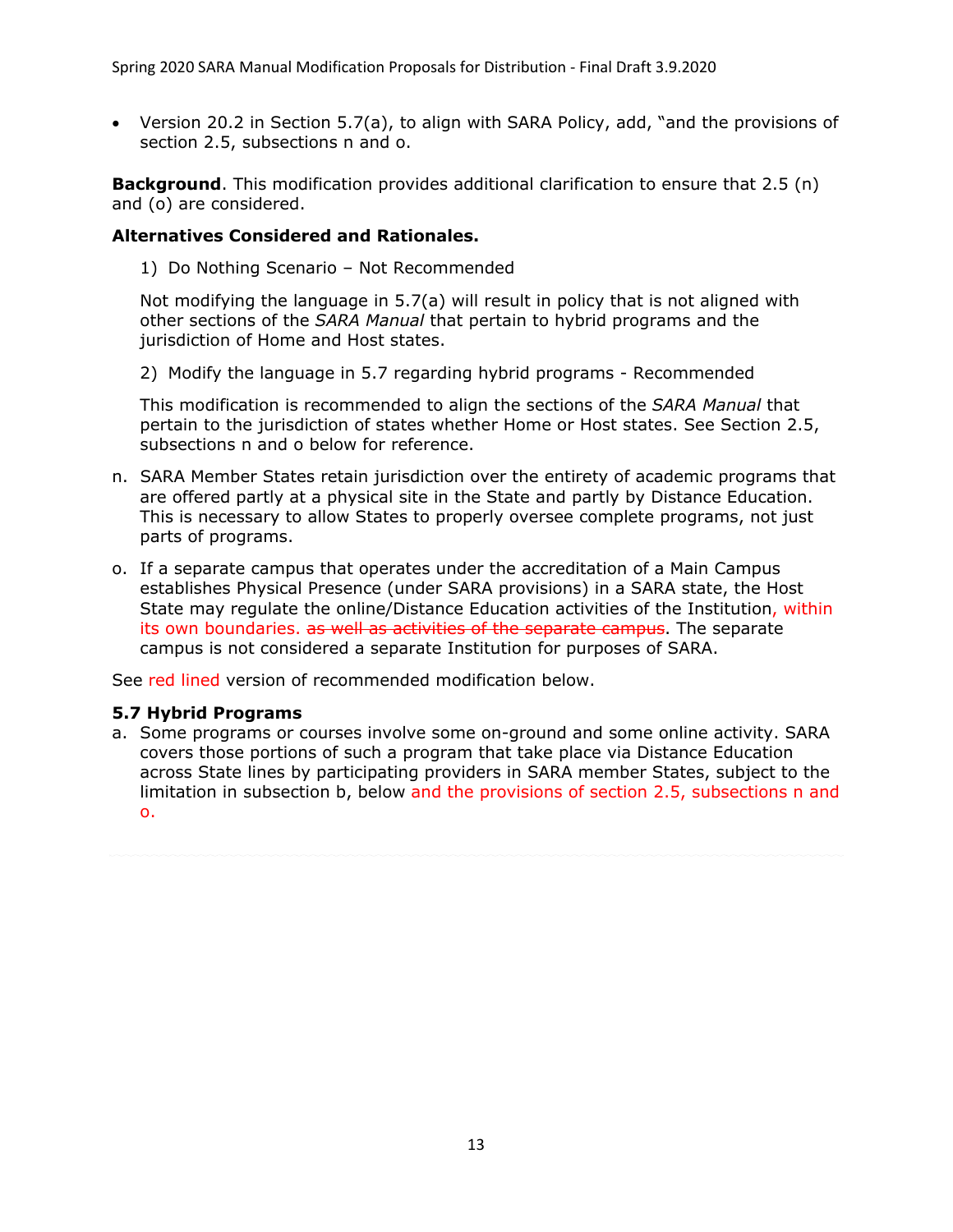Version 20.2 in Section 6.1(b) and (c) modify to reflect data policy and remove process information.

**Background**. Processes for collection of data change over time with changes to technology. The *SARA Manual* should not reflect process, but rather policy, and therefore the recommended modifications to Sections 6.1 and 6.2 remove references to process.

# **Alternatives Considered and Rationales.**

1) Do Nothing Scenario – Not Recommended

As the policy in the *SARA Manual* continues to include clarifications and modifications to align with Federal Regulations, the *Manual* is getting longer. The Data Reporting Handbook is the appropriate place to include process information about how to collect and report data on enrollments and out-of-state learning placements

2) Modify the language in 5.7 regarding hybrid programs - Recommended

This modification is recommended to indicate policy only with process articulated in process instruction manuals including the Data Reporting Handbook.

See red lined version of recommended modification below.

## **6.1 Data submission by participating Institutions**

- a. Institutions participating in SARA shall annually report to NC-SARA the number of exclusively Distance Education students enrolled in the Institution engaged in Distance Education, disaggregated by State, territory, or district in which the students are located, including the Home state. This would include both Degree and non-degree for-credit courses. For details see annual issues of the *Data Reporting Handbook* provided by NC-SARA.
- b. Institutions participating in SARA shall also annually report to NC-SARA the numbers of their students engaged in certain experiential learning placements (rotations, internships, student teaching, etc.), disaggregated by State and two-digit Classification of Instructional Programs (CIP) codes as assigned by the U.S. Department of Education. For details, see annual issues of the Data Reporting Handbook provided by NC-SARA. These data shall be reported annually to NC-SARA in the spring following the due date for institutions to make their previous fall enrollment reports to the federal government's Integrated Postsecondary Education Data System (IPEDS)
- c. These data shall be reported annually to NC-SARA. The window of institutional reporting will be May 15-June 15 of each year. Beginning in spring, 2019, Institutions participating in SARA shall also annually report to NC-SARA the numbers of their students engaged in certain experiential learning placements (rotations, internships, student teaching, etc.), disaggregated by State and two-digit *Classification of Instructional Programs (CIP)* codes as assigned by the U.S. Department of Education. For details see annual issues of the *Data Reporting Handbook* provided by NC-SARA.